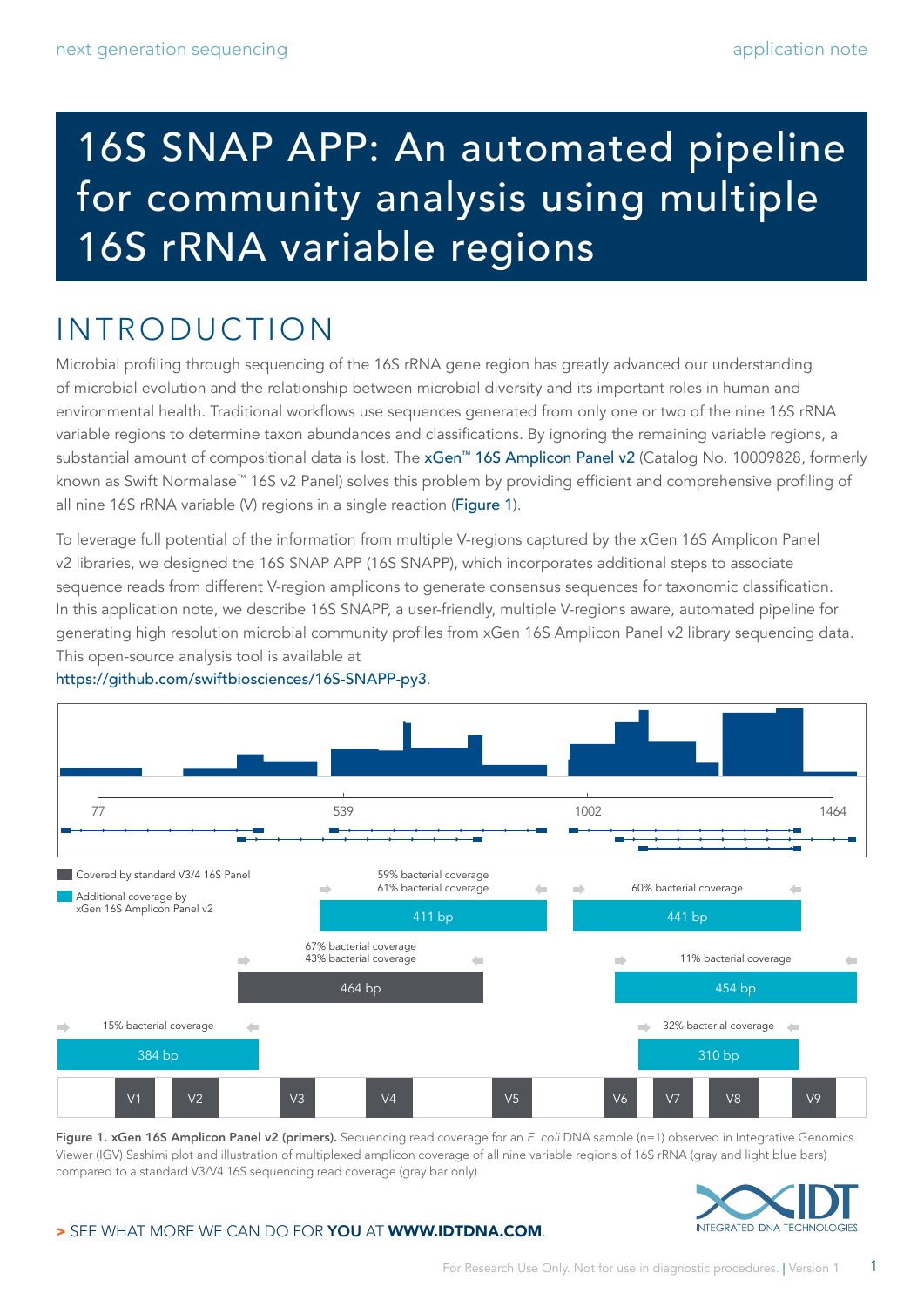### PIPELINE OVERVIEW

While data produced from xGen 16S Amplicon Panel v2 libraries can be processed using traditional 16S rRNA sequencing software, including mothur [[1](#page-4-0)], QIIME 2™ [[2](#page-4-1)], and RDP [[3](#page-4-2)], these tools were designed for analysis of a read pair covering the entirety of only one or two contiguous variable regions. Without any mechanism to associate amplicon reads from all nine variable regions, these tools can only perform read-level classification which can potentially obscure community composition. For example, a bacterial taxon present in the sample may not be detected if none of its targeted regions alone can be assigned to that taxon in absence of additional information from other regions.

16S SNAPP workflow is designed for paired-end data of commonly used Illumina® sequencing lengths. The examples here show high-resolution classification from PE150 sequenced reads though PE300 can be readily processed as well. The pipeline starts with primer trimming using Cutadapt [[4](#page-4-3)] followed by quality filtering, denoising, paired-end merging (using 'justConcatenate' option since not all read pairs have overlaps), and chimera removal using DADA2 [[5](#page-4-4)] resulting in amplicon sequence variants (ASVs) (Figure 2). ASV read pairs are then split into single reads and undergo dereplication using VSEARCH [[6](#page-4-5)] to form a smaller, unique sequence set, which is used to query the custom 16S database (RDP 11.5, <https://rdp.cme.msu.edu>) using BLAST [[7](#page-4-6)] for high identity matches. By curating matching target sequences to maximize alignment coverages and read counts, 16S SNAPP enriches multiple variable regions to a minimum set of reference sequences (the template set). This collection of sequences is assumed to encompass the template sequences amplified during library generation. From template-aligned read pairs consensus sequences are computed. These sequences, together with sequence features of individual non-aligned read pairs, are classified using RDP Classifier 2.13 [[8](#page-4-7)] to generate and output a standard format abundance table. Template sequences are used to construct reference trees using MAFFT [[9](#page-4-8)] and FASTTREE [[10](#page-4-9)]. With the ability to associate sequences from different amplicon regions to form consensus sequences, 16S SNAPP generates improved classification beyond read-level analyses.



Figure 2. Diagram depicting the 16S multi-amplicon analysis workflow for data generated using the xGen 16S Amplicon Panel v2.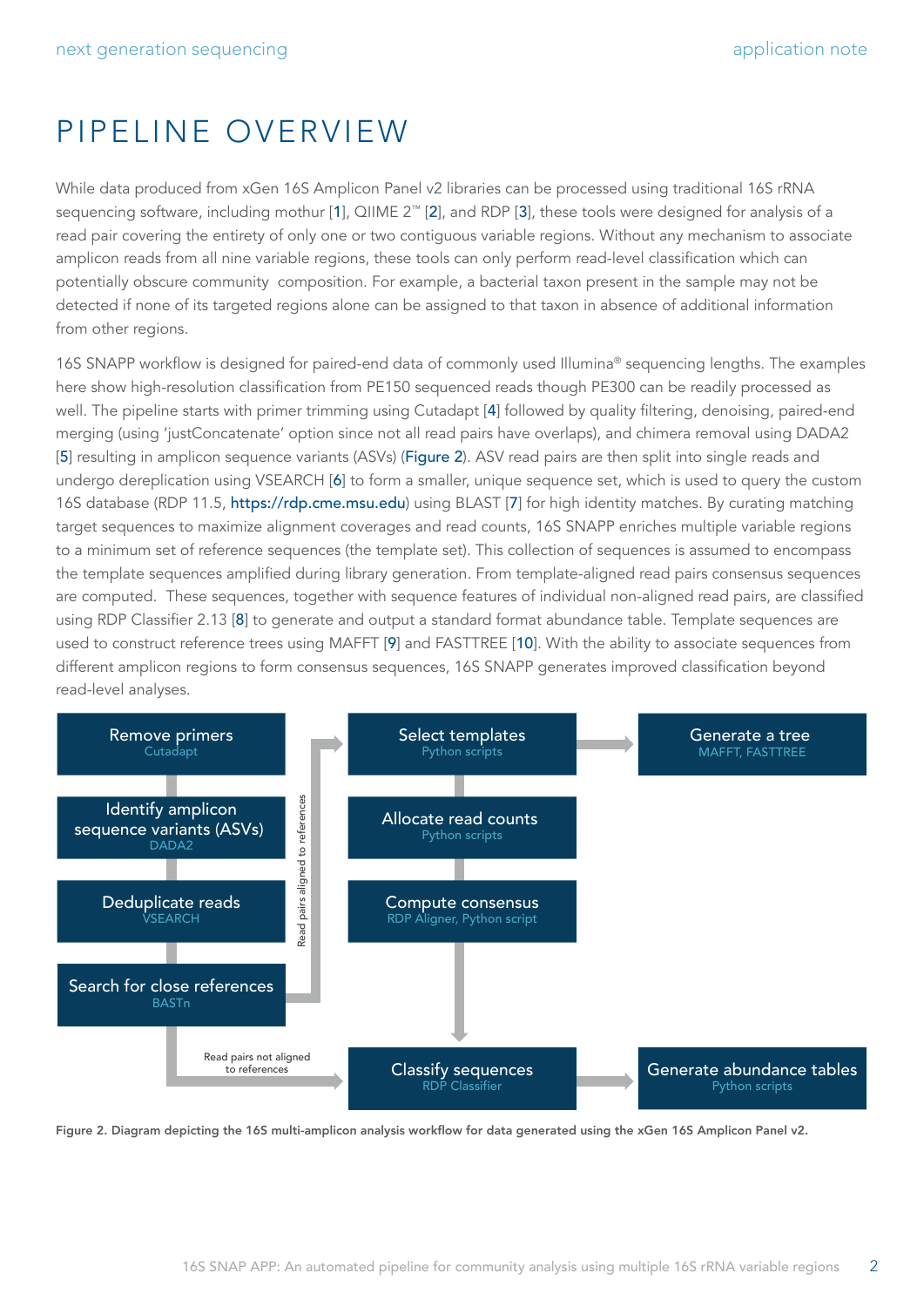# PERFORMANCE METRICS

Output of the 16S SNAPP workflow was compared to read-level analysis implemented with RDP and QIIME 2 to demonstrate the added value of using multiple variable regions relative to the traditional 16S rRNA sequencing analysis methods. Performance was assessed using the following parameters: assignment accuracy, classification resolution, and run time performance.

### Assignment accuracy

Compared to RDP and QIIME 2, 16S SNAPP assigned a substantially higher percentage of reads to expected genera from two mock bacterial communities—MSA-1003™ (ATCC®, 20 bacterial species) and ZymoBIOMICS™ Microbial Community Standard I & II (Zymo Research Catalog Nos. D6305, D6311; 8 bacterial species) (Figure 3A and 3B). Additionally, observed genome abundances were more highly correlated with expected abundances compared to RDP and QIIME 2 (Figure 4A and 4B). These results indicate increased true positive assignment rates and more accurate abundance estimates using the 16S SNAPP workflow.



Figure 3. 16S SNAPP provides superior genus-level assignment of commercially available microbial community standards. xGen 16S Amplicon Panel v2 libraries were prepared using genomic DNA standards from mock bacterial communities, (A) MSA-1003™ (ATCC®) and (B) ZymoBIOMICS™ Microbial Community DNA Standard I & II (Zymo Research®). Sequencing data was analyzed using 16S SNAPP, RDP, or QIIME 2™. Since bacterial composition is known in the standards, percent of reads assigned to expected genera were determined for each pipeline. Standard deviations were calculated from four replicate libraries of each standard.



Figure 4. Correlation of observed to expected microbial abundances determined by 16S SNAPP, RDP, and QIIME 2™. xGen 16S Amplicon Panel v2 libraries were prepared using genomic DNA standards from mock bacterial communities, (A) MSA-1003™ (ATCC®) and (B) ZymoBIOMICS™ Microbial Community DNA Standard I & II (Zymo Research®). Sequencing data was analyzed using 16S SNAPP, RDP, or QIIME 2. Pearson and Spearman correlation coefficients between observed and expected genome abundances were determined for each pipeline.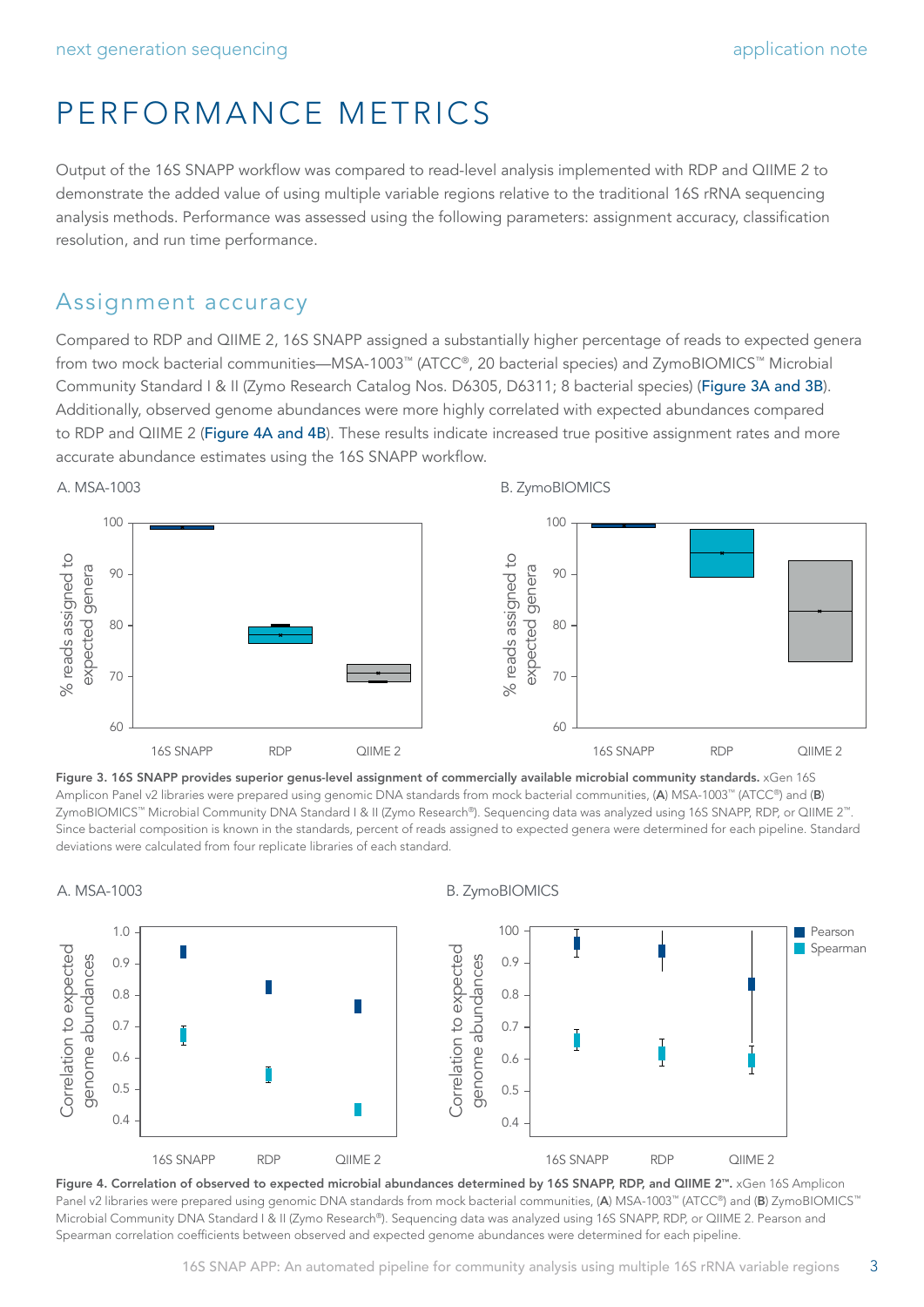To further analyze 16S SNAPP, we generated data from high-complexity, swine manure samples prepared with the xGen 16S Amplicon Panel v2 panel. Results show that 16S SNAPP outperformed both RDP- and QIIME-based workflows by assigning higher percentages of reads to genus-level taxa (Figure 5). The increased taxonomic resolution suggests that 16S SNAPP characterizes community composition to a greater degree than traditional readlevel only analyses.



Figure 5. Genus-level assignment performance of complex bacterial community samples. xGen 16S Amplicon Panel v2 libraries were prepared using genomic DNA from high-complexity swine manure samples (n=4). Sequencing data was analyzed using 16S SNAPP, RDP, or QIIME 2™. Percent of reads assigned to 157 bacterial genera were determined for each pipeline.

### Run time performance

For compute time evaluation of 16S SNAPP, we found that the pipeline scales linearly with increasing sample complexity, demonstrating consistent performance. For example, a ZymoBIOMICS Microbial Standard I sample of 89K reads (8 bacterial species, 362 unique ASVs) takes 10 minutes to complete, while a swine manure sample of 1.3 million reads (7474 unique ASVs) requires 162 minutes (Figure 6).



Figure 6. 16S SNAPP computing run time performance directly correlates with sample complexity. Computational completion time through 16S SNAPP pipeline was determined for one sample each from five different data sets (n=5) of varying community complexity, as measured by number of unique amplicon sequence variants.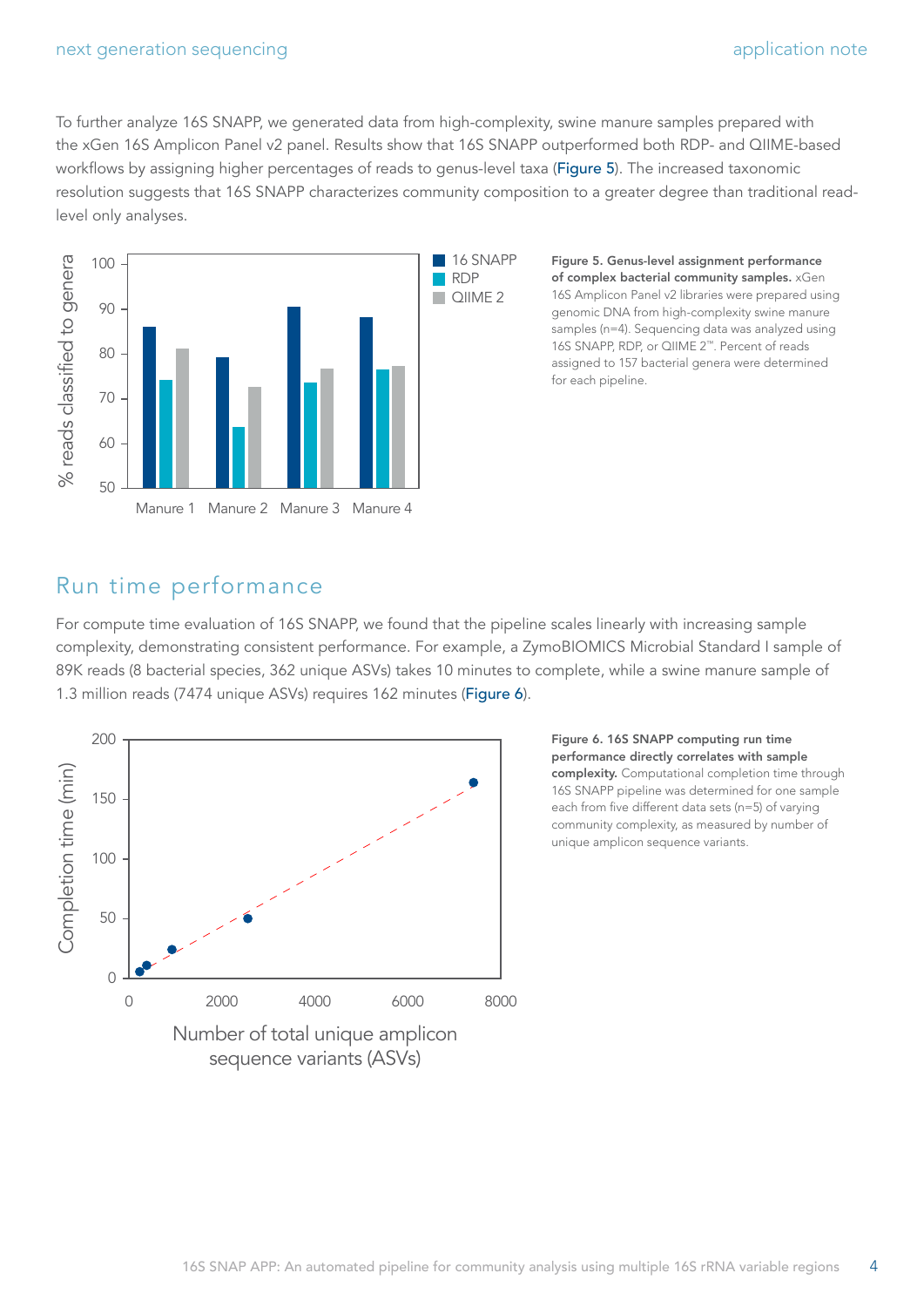### REFERENCES

- <span id="page-4-0"></span>1. Schloss PD, Westcott SL, Ryabin T, et al. [Introducing mothur: Open-source, platform-independent,](https://pubmed.ncbi.nlm.nih.gov/19801464/)  [community-supported software for describing and comparing microbial communities.](https://pubmed.ncbi.nlm.nih.gov/19801464/) *Appl Environ Microbiol.* 2009;75(23):7537-7541. doi:10.1128/AEM.01541-09
- <span id="page-4-1"></span>2. Bolyen E, Rideout JR, Dillon MR, et al. [Reproducible, interactive, scalable and extensible microbiome data](https://pubmed.ncbi.nlm.nih.gov/31341288/)  [science using QIIME 2.](https://pubmed.ncbi.nlm.nih.gov/31341288/) *Nat Biotechnol 2019 378.* 2019;37(8):852-857. doi:10.1038/s41587-019-0209-9
- <span id="page-4-2"></span>3. Cole JR, Wang Q, Fish JA, et al. [Ribosomal Database Project: data and tools for high throughput rRNA analysis.](https://pubmed.ncbi.nlm.nih.gov/24288368/) *Nucleic Acids Res.* 2014;42(D1):D633-D642. doi:10.1093/NAR/GKT1244
- <span id="page-4-3"></span>4. Martin M. [Cutadapt removes adapter sequences from high-throughput sequencing reads.](http://journal.embnet.org/index.php/embnetjournal/article/view/200) *EMBnet.journal.* 2011;17(1):10-12. doi:10.14806/EJ.17.1.200
- <span id="page-4-4"></span>5. Callahan BJ, McMurdie PJ, Rosen MJ, Han AW, Johnson AJA, Holmes SP. [DADA2: High-resolution sample](https://pubmed.ncbi.nlm.nih.gov/27214047/)  [inference from Illumina amplicon data.](https://pubmed.ncbi.nlm.nih.gov/27214047/) *Nat Methods 2016 137.* 2016;13(7):581-583. doi:10.1038/nmeth.3869
- <span id="page-4-5"></span>6. Rognes T, Flouri T, Nichols B, Quince C, Mahé F. [VSEARCH: a versatile open source tool for metagenomics.](https://pubmed.ncbi.nlm.nih.gov/27781170/) *PeerJ.* 2016;4(10). doi:10.7717/PEERJ.2584
- <span id="page-4-6"></span>7. Camacho C, Coulouris G, Avagyan V, et al. [BLAST+: architecture and applications.](https://pubmed.ncbi.nlm.nih.gov/20003500/) *BMC Bioinformatics.* 2009;10. doi:10.1186/1471-2105-10-421
- <span id="page-4-7"></span>8. Wang Q, Garrity GM, Tiedje JM, Cole JR. Naïve Bayesian classifier for rapid assignment of rRNA sequences into [the new bacterial taxonomy.](https://pubmed.ncbi.nlm.nih.gov/17586664/) *Appl Environ Microbiol.* 2007;73(16):5261-5267. doi:10.1128/AEM.00062-07
- <span id="page-4-8"></span>9. Katoh K, Misawa K, Kuma KI, Miyata T. MAFFT: a novel method for rapid multiple sequence alignment based on [fast Fourier transform.](https://pubmed.ncbi.nlm.nih.gov/12136088/) *Nucleic Acids Res.* 2002;30(14):3059-3066. doi:10.1093/NAR/GKF436
- <span id="page-4-9"></span>10. Price MN, Dehal PS, Arkin AP. [FastTree: computing large minimum evolution trees with profiles instead of a](https://pubmed.ncbi.nlm.nih.gov/19377059/)  [distance matrix.](https://pubmed.ncbi.nlm.nih.gov/19377059/) *Mol Biol Evol.* 2009;26(7):1641-1650. doi:10.1093/MOLBEV/MSP077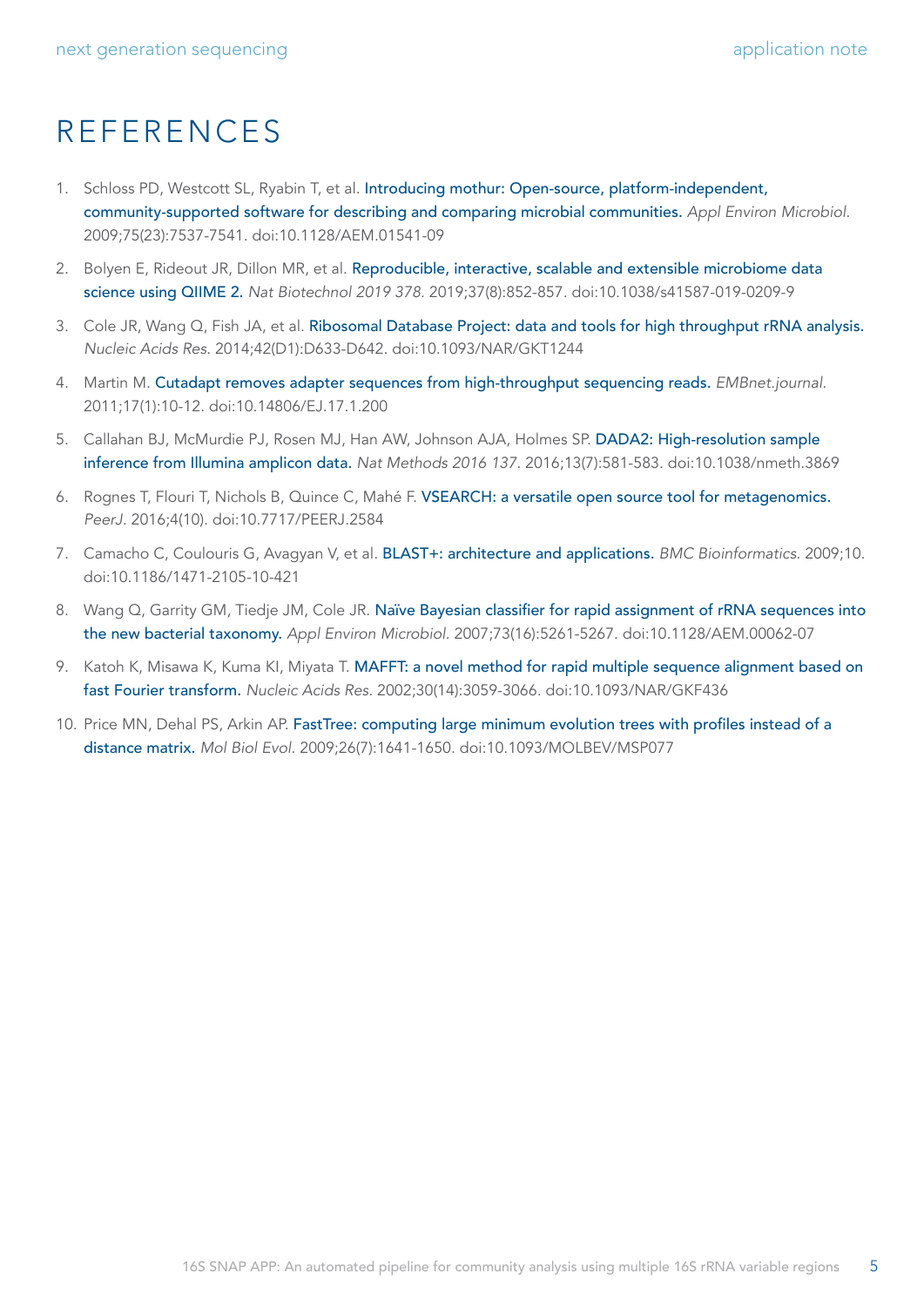# APPENDIX

Hardware and software requirements

The below requirements provide the minimum computing resources required to run 16S SNAPP. For ease of use, the workflow and all dependencies are provided on [GitHub](https://github.com/swiftbiosciences/16S-SNAPP-py3).

- Linux or Mac command line interface
- 32 GB of RAM minimum
	- $\bigoplus$  Note: Memory usage is highly dependent on sample number and complexity; specific applications may require more
- Multi-core processors are recommended to enable parallel processing
- R ≥3.6.0 (<https://www.r-project.org/>)
- Java ≥1.8.0\_131
- Python 3.6.8 with Numpy ≥1.16.2, Pandas ≥1.1.14, and Scipy ≥1.4.1
- DADA2 (<https://benjjneb.github.io/dada2/>)
- BLAST+ (<https://ftp.ncbi.nlm.nih.gov/blast/executables/blast+/LATEST/>)
- RDPTools (<https://github.com/rdpstaff/RDPTools>)
- Cutadapt (<https://cutadapt.readthedocs.io/en/stable/>)
- VSEARCH (<https://github.com/torognes/vsearch>)
- MAFFT (<https://mafft.cbrc.jp/alignment/software/>)
- FASTTREE (<http://www.microbesonline.org/fasttree/>)
- minimap2 ≥2.20-r1061 (<https://github.com/lh3/minimap2>)